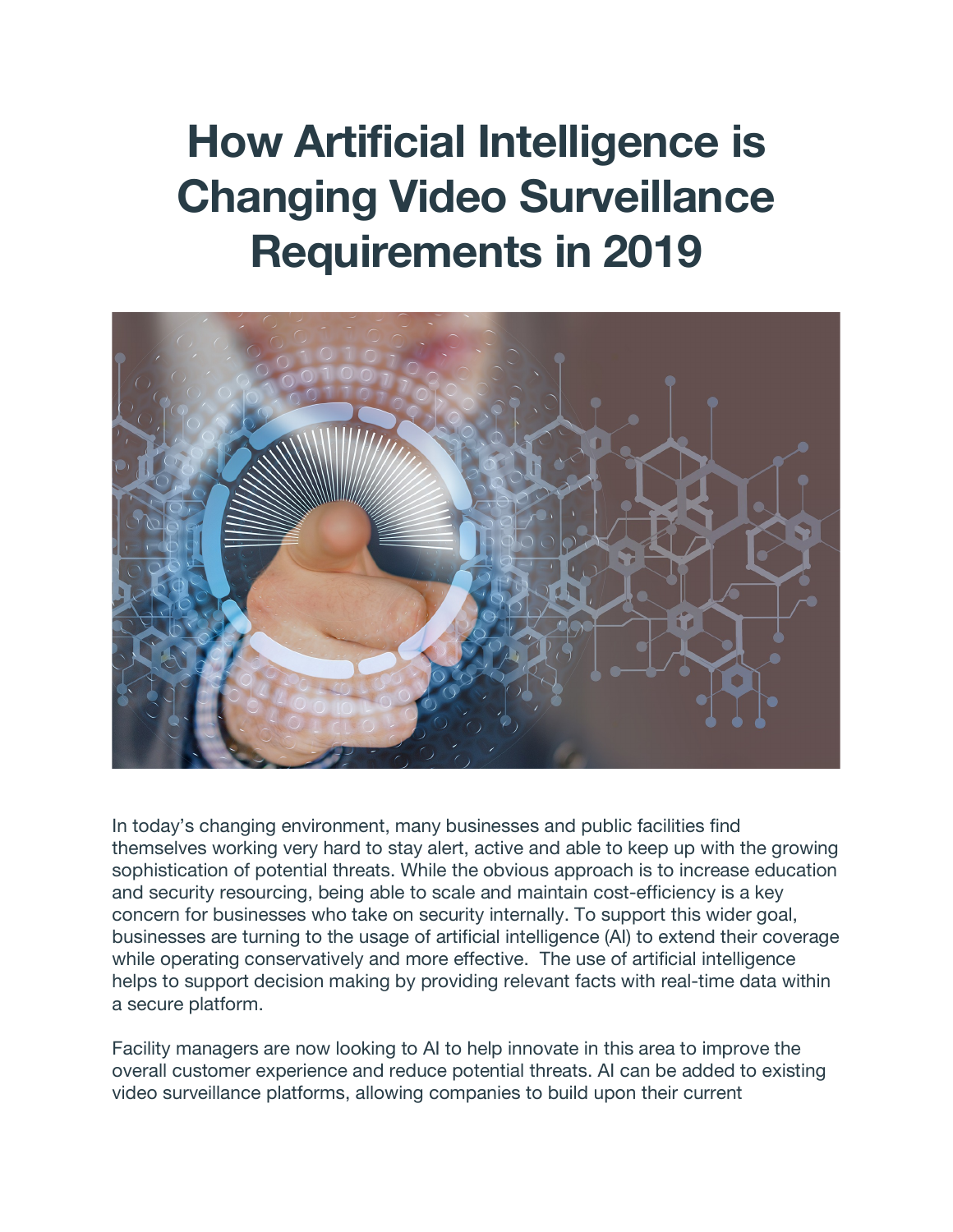infrastructure, as well as increase coverage across hard to monitor areas. By combining artificial intelligence with the maturity of sophisticated video surveillance, network cameras have evolved beyond the traditional arena of security surveillance and commercial protection and into the modern enhancements of operational business intelligence.

Crime Alert Security designs and installs extensive video monitoring and surveillance systems for commercial properties. The Crime Alert team has experience working with application areas of varying sizes—from high density commercial properties to high tech office buildings and gated business parks with high traffic.

### **Practical Applications Of Artificial Intelligence In Video Surveillance:**

### **1. Boundary Line Detection**

An application where an invisible tripwire is set and monitored to detect objects crossing a vital boundary line. A business can use this technology for protecting highsecurity areas such as network secure areas and servers protecting sensitive data.

### **2. Demographic Identifier**

Highly advanced data generates demographic data points about visitors entering a property. The advanced data signals can determine a person's gender, height and approximate age range by facial recognition and real time data. The analytics are composed to provide statistics across various locations and times of the day. This helps security teams better understand normal behavior patterns from abnormalities and data outliers.

As people enter a secure area such as a gate or front door, cameras accurately capture, index, and catalog visitors faces. Sophisticated search algorithms enable security teams to quickly find the recorded video of individuals of interest to expedite investigations of potential threats and alleviate a risk prior to an incident taking place. With facial recognition analytics, stronger cases can be built to be submitted to law enforcement, as well as provide better detection and protection of assets by setting proactive alerts for high risk visitors.

#### **3. Sound Detection**

While traditional glass sensors are used as a security measure against break ins, video surveillance with AI integrations provide the ability to detect specific sounds with less error and send alerts directly to the appropriate teams. Examples of sound detection could include voice aggression, car and building alarms, gunshots, and breaking glass. The ability to detect and capture accurate advanced alerts allows security teams to become more proactive and prepared for real threats versus false alarms and nonthreats.